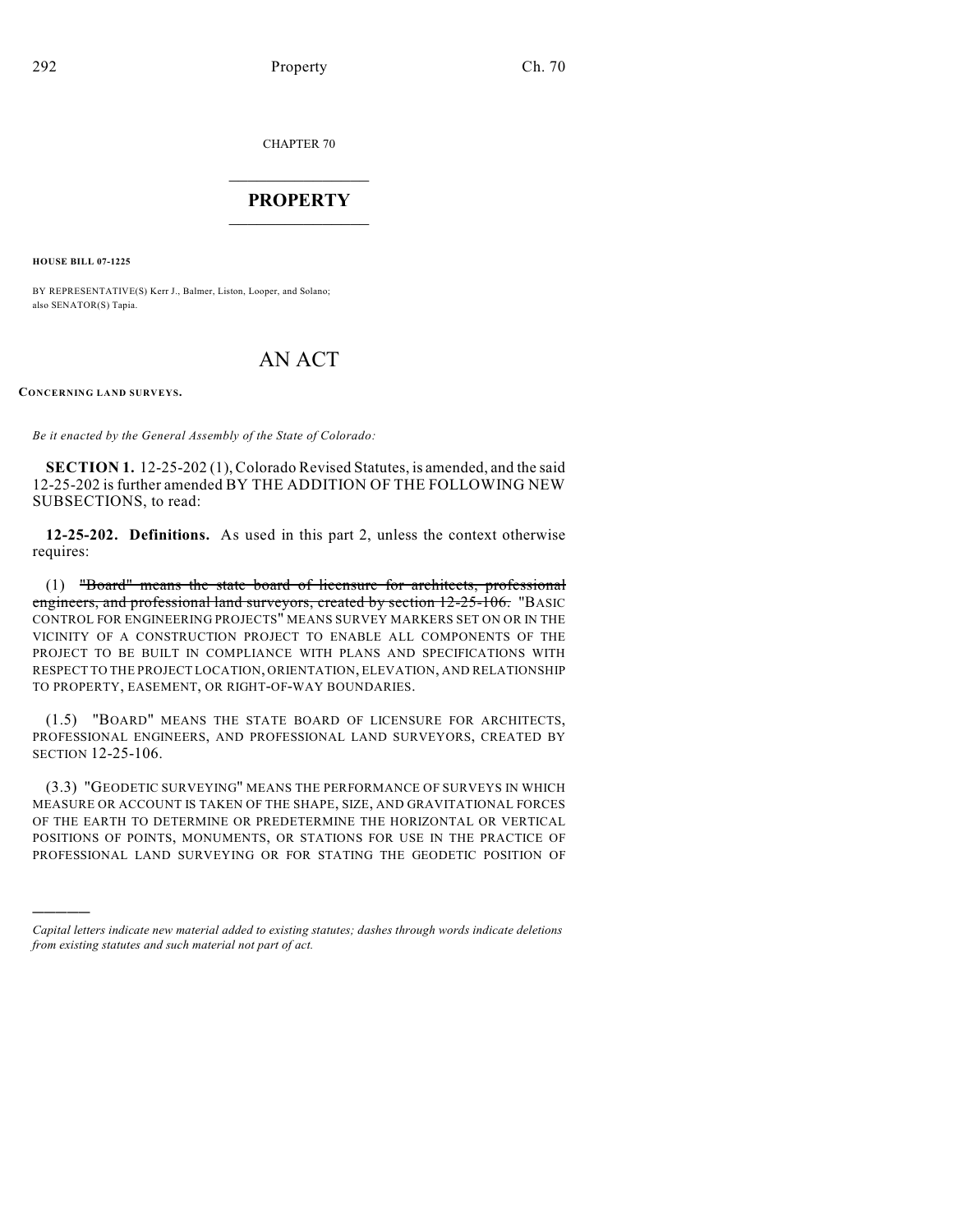## Ch. 70 Property 293

CONTROL POINTS, MONUMENTS, OR STATIONS BY USING A COORDINATE SYSTEM OR DERIVATIVE THEREOF RECOGNIZED BY THE NATIONAL GEODETIC SURVEY.

**SECTION 2.** 12-25-202 (6) (a) (X), Colorado Revised Statutes, is amended, and the said 12-25-202 (6) (a) is further amended BY THE ADDITION OF A NEW SUBPARAGRAPH, to read:

**12-25-202. Definitions.** As used in this part 2, unless the context otherwise requires:

(6) (a) "Professional land surveying" means the application of special knowledge of principles of mathematics, methods of measurement, and law for the determination and preservation of land boundaries. "Professional land surveying" specifically includes:

(X) Surveying to establish basic control for engineering projects and Geodetic surveying; and

(X.5) BASIC CONTROL FOR ENGINEERING PROJECTS; AND

**SECTION 3.** 12-25-212 (2) (b) and (2) (c), Colorado Revised Statutes, are amended to read:

**12-25-212. Qualifications for land surveyor - interns.** (2) (b) In order to be admitted to the examination pursuant to paragraph (a) of this subsection (2), the applicant must have SATISFIED EITHER OF THE FOLLOWING REQUIREMENTS:

(I) THE APPLICANT graduated from a four-year board-approved surveying OR SURVEYING TECHNOLOGY curriculum THAT IS AT LEAST FOUR YEARS.

(II) THE APPLICANT HAS SENIOR STATUS IN A BOARD-APPROVED SURVEYING OR SURVEYING TECHNOLOGY CURRICULUM THAT IS AT LEAST FOUR YEARS.

(c) Upon passing the examination AND UPON SUBMISSION OF OFFICIAL TRANSCRIPTS TO THE BOARD VERIFYING GRADUATION OR IMPENDING GRADUATION, the applicant shall be enrolled as a land surveyor-intern if the applicant is otherwise qualified pursuant to section 12-25-211.

**SECTION 4.** 30-10-903 (2), Colorado Revised Statutes, is amended BY THE ADDITION OF THE FOLLOWING NEW PARAGRAPHS to read:

**30-10-903. Duties and powers of the county surveyor.** (2) The county surveyor may, when authorized by the board of county commissioners:

(d) CONDUCT GEODETIC CONTROL SURVEYS, VERTICAL CONTROL SURVEYS, OR ANY SURVEYS FOR THE PURPOSE OF GEOGRAPHIC INFORMATION SYSTEMS;

(e) CONDUCT OR SUPERVISE CONSTRUCTION SURVEYS NECESSARY TO THE COUNTY; AND

(f) PROVIDE REFERENCE MONUMENTS FOR OR THE REMONUMENTATION OR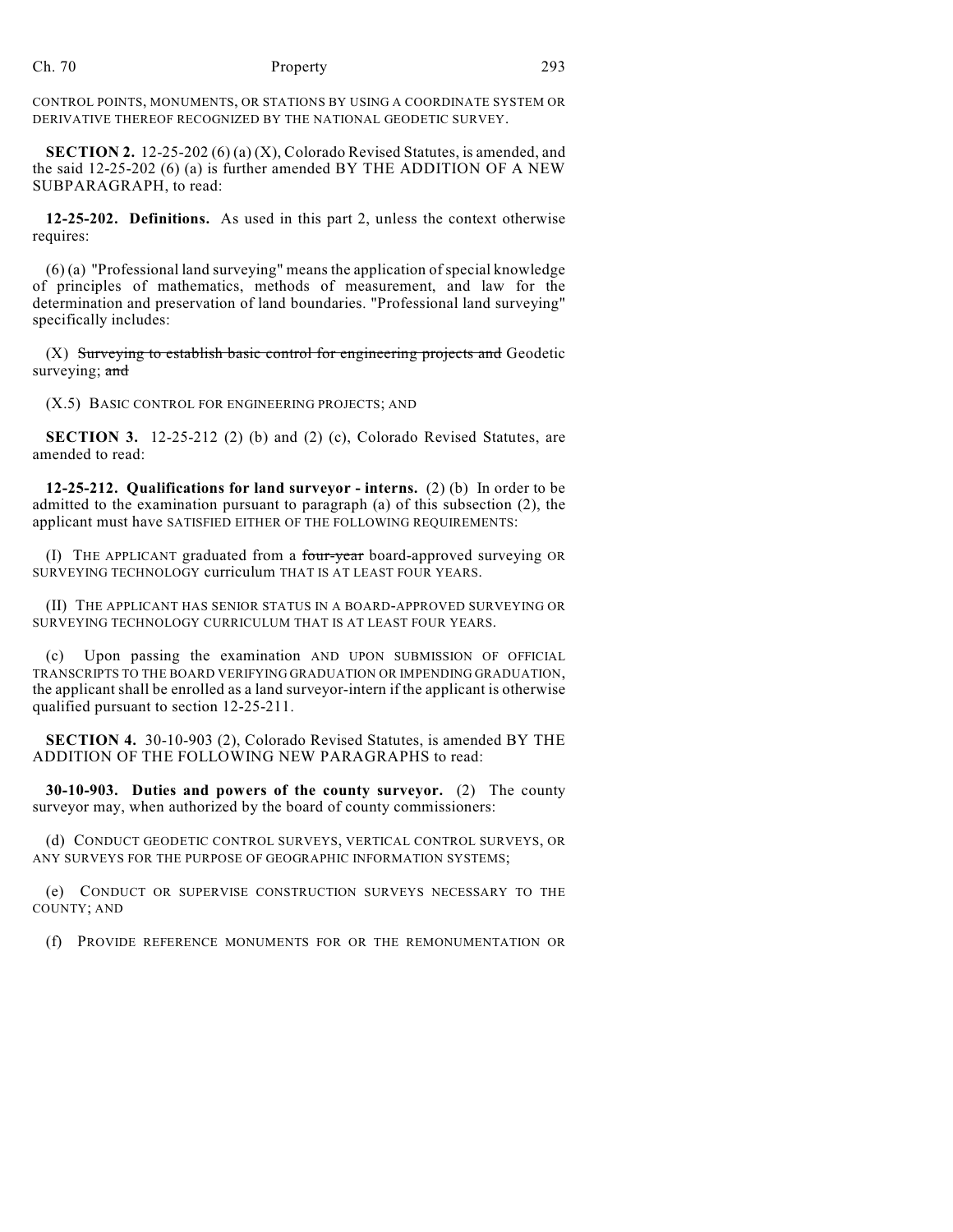MONUMENT UPGRADES OF PUBLIC LAND SURVEY SYSTEM MONUMENTS THAT ARE DESTROYED BY COUNTY CONSTRUCTION OR OTHER FUNCTIONS.

**SECTION 5.** 38-44-112, Colorado Revised Statutes, is amended to read:

**38-44-112. Agreements.** Any UNCERTAIN line, or disputed UNCERTAIN corner, or UNCERTAIN boundary OF AN EXISTING PARCEL OF LAND THAT IS RECORDED IN THE REAL ESTATE RECORDS IN THE OFFICE OF THE CLERK AND RECORDER FOR THE COUNTY WHERE THE LAND IS LOCATED AND THAT IS IN DISPUTE may be determined and permanently established by written agreement of all parties thereby affected, signed and acknowledged by each as required for conveyances of real estate, clearly designating the same, and accompanied by a map or plat thereof which THAT shall be recorded as an instrument affecting real estate, and shall be binding upon their heirs, successors, and assigns. IF THE MAP OR PLAT IS PREPARED BY A LICENSED PROFESSIONAL LAND SURVEYOR, MONUMENTS SHALL BE SET FOR ANY LINE, CORNER, OR BOUNDARY INCLUDED IN THE AGREEMENT.

**SECTION 6.** 38-51-102 (12), Colorado Revised Statutes, is amended to read:

**38-51-102. Definitions.** As used in this article, unless the context otherwise requires:

(12) "Land survey plat" means a plat which THAT shows the information developed by a monumented land survey OR SHOWS ONE OR MORE SET MONUMENTS PURSUANT TO SECTIONS 38-51-104 AND 38-51-105 and includes all information required by section 38-51-106.

**SECTION 7.** 38-51-106 (1) (c), Colorado Revised Statutes, is amended, and the said 38-51-106 (1) is further amended BY THE ADDITION OF A NEW PARAGRAPH, to read:

**38-51-106. Land survey plats.** (1) All land survey plats shall include but shall not be limited to the following:

(c) All FIELD-MEASURED dimensions necessary to establish the boundaries  $\frac{1}{m}$  the field ON THE GROUND AND ALL DIMENSIONS FOR NEWLY CREATED PARCELS NECESSARY TO ESTABLISH THE BOUNDARIES ON THE GROUND;

(l) A STATEMENT DEFINING THE LINEAL UNITS USED INCLUDING BUT NOT LIMITED TO METERS, CHAINS, FEET, AND U.S. SURVEY FEET. IF IT IS NECESSARY TO DEFINE CONVERSION FACTORS, THE FACTORS SHALL BE A FUNCTION OF THE METER AS DEFINED BY THE UNITED STATES DEPARTMENT OF COMMERCE, NATIONAL INSTITUTE OF STANDARDS AND TECHNOLOGY.

**SECTION 8.** 38-53-103 (12), Colorado Revised Statutes, is amended to read:

**38-53-103. Definitions.** As used in this article, unless the context otherwise requires:

(12) "Land survey plat" means a plat which THAT shows the information developed by a monumented land survey OR SHOWS ONE OR MORE SET MONUMENTS